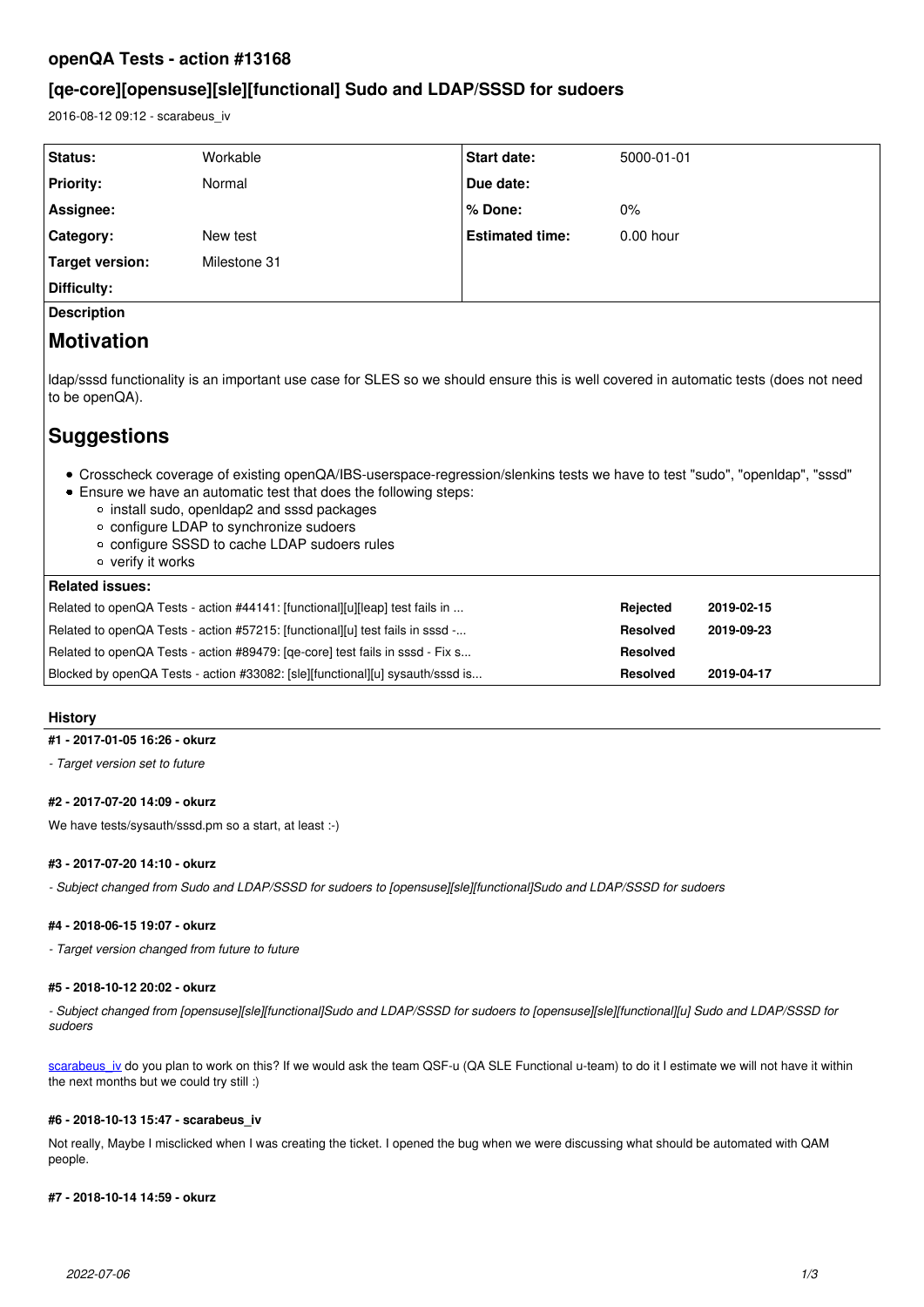#### *- Description updated*

*- Assignee deleted (scarabeus\_iv)*

I see, so I guess it makes sense to keep this ticket on the backlog of "[functional][u]" *and* "[qam]" and unassign you and then we can see which team might be able to pick this up first if any

## **#8 - 2018-10-14 15:04 - okurz**

*- Start date set to 5000-01-01*

due to changes in a related task

## **#9 - 2018-10-14 15:04 - okurz**

*- Parent task set to #42104*

# **#10 - 2018-11-21 11:00 - okurz**

*- Related to action #44141: [functional][u][leap] test fails in sssd in junit test step "Start SSSD" added*

#### **#11 - 2019-01-08 13:30 - okurz**

*- Blocked by action #33082: [sle][functional][u] sysauth/sssd is not scheduled on osd added*

#### **#12 - 2019-01-08 13:30 - okurz**

- *Status changed from New to Blocked*
- *Assignee set to okurz*

#### **#13 - 2019-03-14 12:39 - okurz**

*- Priority changed from Normal to Low*

## **#14 - 2019-05-22 10:38 - okurz**

*- Assignee changed from okurz to mgriessmeier*

Move to new QSF-u PO after I moved to the "tools"-team. I mainly checked the subject line so in individual instances you might not agree to take it over completely into QSF-u. Feel free to discuss with me or reassign to me or someone else in this case. Thanks.

#### **#15 - 2019-10-17 07:33 - SLindoMansilla**

*- Related to action #57215: [functional][u] test fails in sssd - Failed to start SSSD added*

## **#16 - 2020-04-03 08:28 - szarate**

- *Status changed from Blocked to Workable*
- *Assignee deleted (mgriessmeier)*
- *Priority changed from Low to Normal*
- *Target version changed from future to Milestone 31*

We need to check, and take a look how the current sssd test module is doing, also take into account that it is on the phub module, and also we can think about a authentication test scenario

## **#18 - 2020-11-06 10:32 - tjyrinki\_suse**

*- Subject changed from [opensuse][sle][functional][u] Sudo and LDAP/SSSD for sudoers to [qe-core][opensuse][sle][functional] Sudo and LDAP/SSSD for sudoers*

### **#19 - 2021-04-19 07:32 - szarate**

*- Related to action #89479: [qe-core] test fails in sssd - Fix sssd testing with openldap, remove use of python-pam added*

#### **#20 - 2021-07-12 08:00 - szarate**

*- Priority changed from Normal to High*

#### **#21 - 2021-09-01 14:01 - okurz**

This ticket was set to "High" priority but was not updated within the SLO period for "High" tickets (30 days) as described on